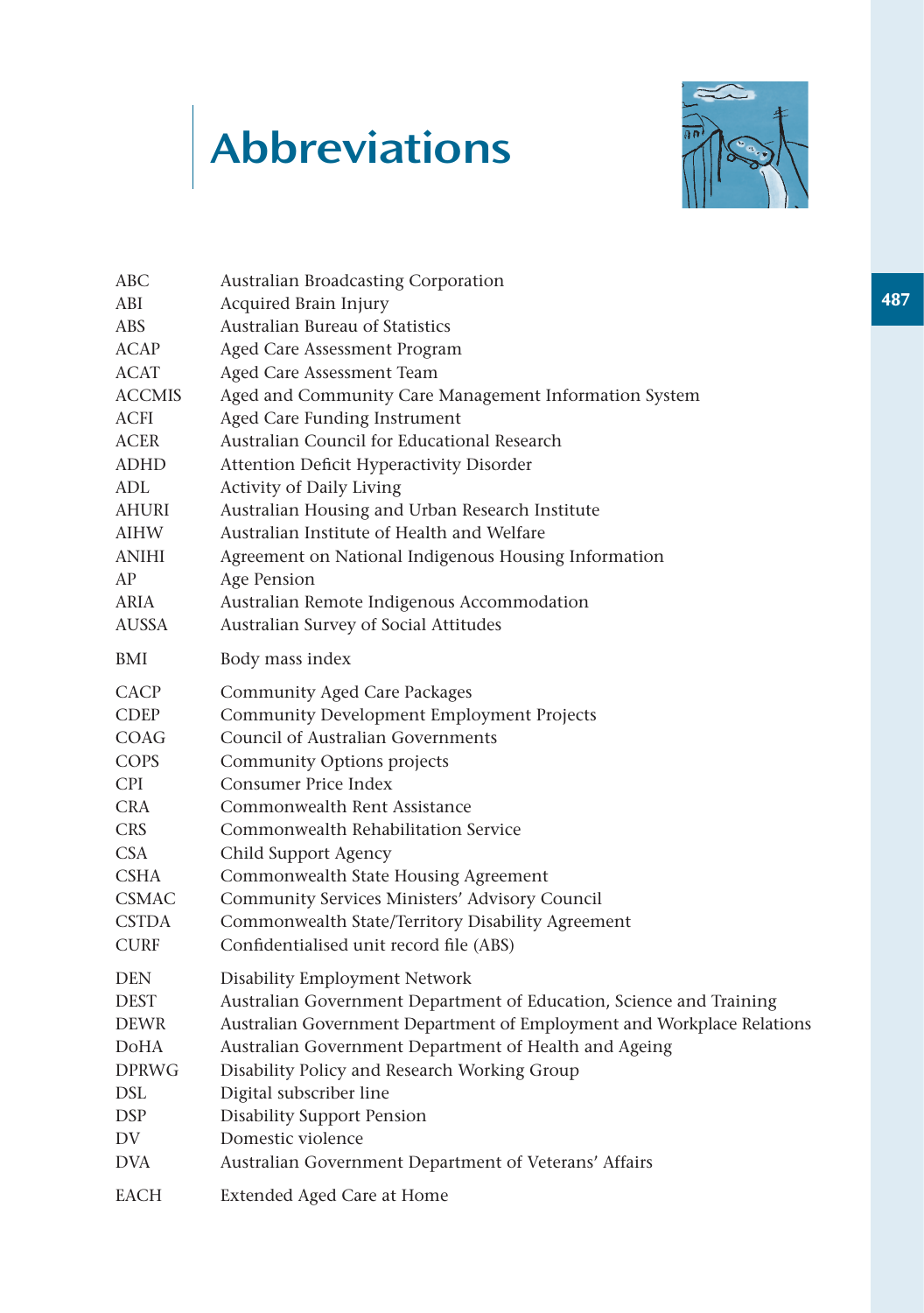| FaCS                                                                                                                                                                                                                                             | (former) Australian Government Department of Family and Community<br><b>Services</b>                                                                                                                                                                                                                                                                                                                                                                                                                                                                                                                                                                                                                                               |
|--------------------------------------------------------------------------------------------------------------------------------------------------------------------------------------------------------------------------------------------------|------------------------------------------------------------------------------------------------------------------------------------------------------------------------------------------------------------------------------------------------------------------------------------------------------------------------------------------------------------------------------------------------------------------------------------------------------------------------------------------------------------------------------------------------------------------------------------------------------------------------------------------------------------------------------------------------------------------------------------|
| FaCSIA                                                                                                                                                                                                                                           | Australian Government Department of Families, Community Services and                                                                                                                                                                                                                                                                                                                                                                                                                                                                                                                                                                                                                                                               |
| <b>FTE</b>                                                                                                                                                                                                                                       | <b>Indigenous Affairs</b><br>Full-time equivalent                                                                                                                                                                                                                                                                                                                                                                                                                                                                                                                                                                                                                                                                                  |
| GDP<br><b>GPC</b><br><b>GSS</b><br><b>GST</b>                                                                                                                                                                                                    | Gross domestic product<br>Government Purpose Classification<br>General Social Survey<br>Goods and services tax                                                                                                                                                                                                                                                                                                                                                                                                                                                                                                                                                                                                                     |
| <b>HIA</b><br><b>HILDA</b><br><b>HACC</b><br><b>HREOC</b>                                                                                                                                                                                        | Housing Industry Association<br>Household, Income and Labour Dynamics in Australia Survey<br>Home and Community Care<br>Human Rights and Equal Opportunity Commission                                                                                                                                                                                                                                                                                                                                                                                                                                                                                                                                                              |
| <b>IALS</b><br>ICF<br>I-CHOSS                                                                                                                                                                                                                    | International Adult Literacy Survey<br>International Classification of Functioning, Disability and Health<br>Inner City Homelessness Outreach and Support Service                                                                                                                                                                                                                                                                                                                                                                                                                                                                                                                                                                  |
| <b>LSAC</b>                                                                                                                                                                                                                                      | Longitudinal Study of Australian Children                                                                                                                                                                                                                                                                                                                                                                                                                                                                                                                                                                                                                                                                                          |
| <b>MCEETYA</b>                                                                                                                                                                                                                                   | Ministerial Council on Education and Employment, Training and<br>Youth Affairs                                                                                                                                                                                                                                                                                                                                                                                                                                                                                                                                                                                                                                                     |
| MDS.                                                                                                                                                                                                                                             | Minimum data set                                                                                                                                                                                                                                                                                                                                                                                                                                                                                                                                                                                                                                                                                                                   |
| <b>NATSEM</b><br><b>NATSIHS</b><br><b>NCPASS</b><br><b>NCSDC</b><br><b>NCSIA</b><br><b>NCSIMG</b><br>NDA<br><b>NEPM</b><br><b>NGCSO</b><br><b>NHDA</b><br><b>NHMRC</b><br><b>NILS</b><br><b>NMDS</b><br><b>NRCP</b><br><b>NSHS</b><br><b>NYC</b> | National Centre for Social and Economic Modelling<br>National Aboriginal and Torres Strait Islander Health Survey<br>National Child Protection and Support Services<br>National Community Services Data Committee<br>National Community Services Information Agreement<br>National Community Services Information Management Group<br>National Disability Administrators<br>National Environment Protection Measure<br>Non-government community service organisation<br>National Housing Data Agreement<br>National Health and Medical Research Council<br>National Institute of Labour Studies<br>National minimum data set<br>National Respite for Carers Program<br>National Social Housing Survey<br>National Youth Commission |
| <b>OECD</b>                                                                                                                                                                                                                                      | Organisation for Economic Co-operation and Development                                                                                                                                                                                                                                                                                                                                                                                                                                                                                                                                                                                                                                                                             |
| PM2.5<br>PM10                                                                                                                                                                                                                                    | Particulate matter of 2.5µm in diameter or less<br>Particulate matter of 10um in diameter or less                                                                                                                                                                                                                                                                                                                                                                                                                                                                                                                                                                                                                                  |
| RA<br><b>RCS</b><br><b>RSE</b>                                                                                                                                                                                                                   | Remoteness Area<br>Resident Classification Scale<br>Relative Standard Error                                                                                                                                                                                                                                                                                                                                                                                                                                                                                                                                                                                                                                                        |